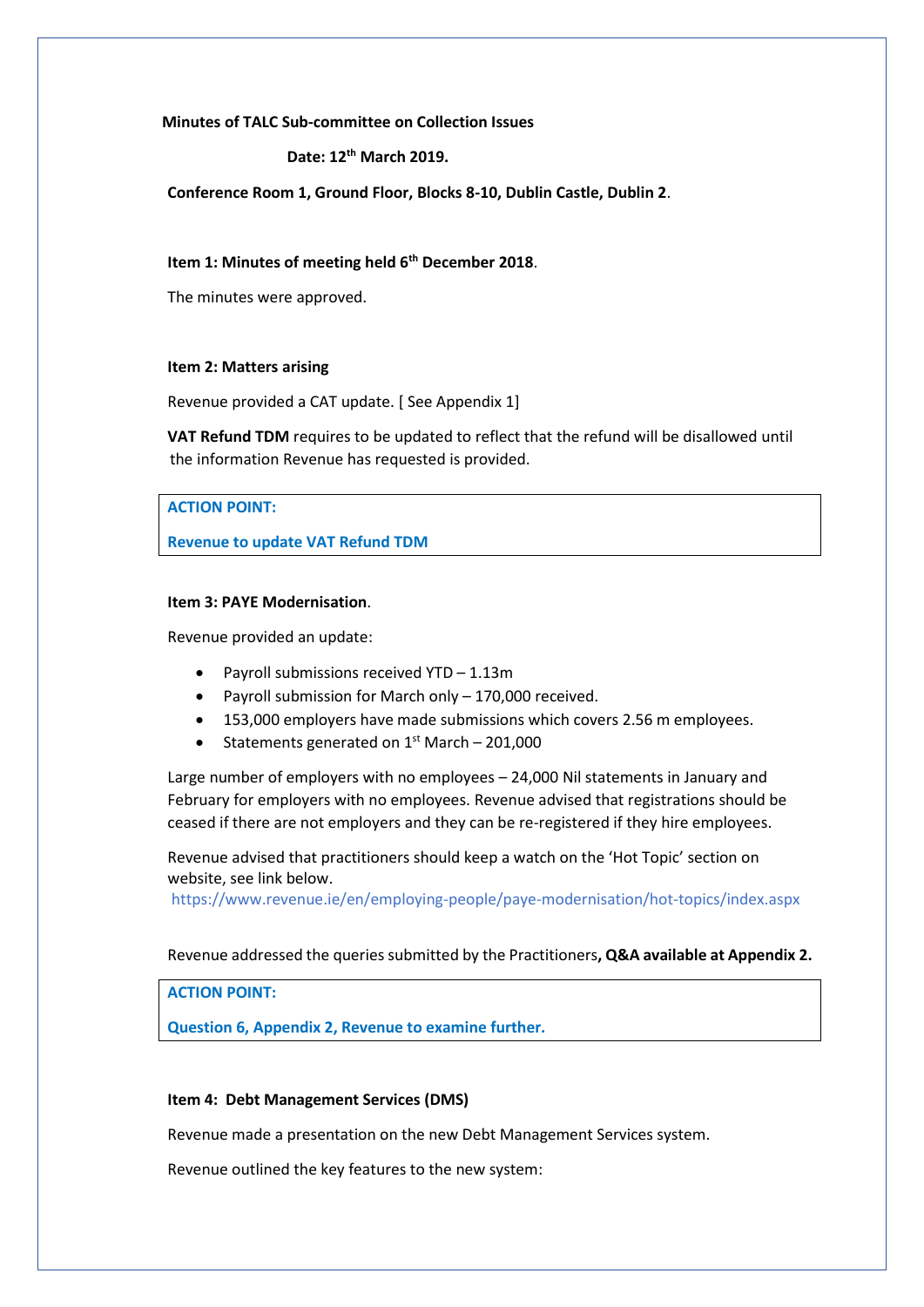- 24th March 2019 is the launch date for Debt Management Services
- Increased online services for customers and agents, Online Phased Payment Arrangements and Statement of Account.
- Customer must be registered for ROS to apply for a Phased Payment Arrangement.
- Customer can pay early, apply for a payment break, or defer a payment date.
- Minor Changes made to Revenue Output, for example "Request for Payment" letter replaces the Demand Notice.

Revenue responded to queries raised by the practitioners:

- the minimum amount for an Online Phased Payment Arrangement is €500.
- submission of supporting documentation is in line with the value of debt subject to the Phased Payment Arrangements, Bank Statements, Accounts etc.
- practitioner or customer can upload the ePPA1 and Agent Consent Form.
- agent must obtain consent of customer where they are not the agent on file for a tax head that forms parts of the Phased Payment Arrangement.
- each instalment payment covers tax & interest.
- systematic approach to interest on late payments Interest.
- Revenue will provide a dedicated hunt line for each Debt Management Unit; any member of the team can deal with the query from agents/customers.
- All arrangements will now be formal

### - **ACTION POINT:**

- **Revenue advised that agent copies are only issued for IT reminders but will examine the position in relation to final demands and interest demand letters as requested by the practitioners.**

### - **Circulate DMS presentation**

Revenue outlined the core compliance process from date of issue of estimate, followed by a request for payment 7 days later and a further 7 days before final demand is issued.

Practitioners enquired of the correct procedure for paying preliminary income tax by direct debit. Revenue advised that the direct debit payment option for Preliminary income tax is allocated to the year when the payment is made.

See **Appendix 3** for further details on Direct Debit.

### **Item 5: My Enquiries and Revenue's Customer Engagement Strategy**

Practitioners raised the issues with the response time to My Enquiries and the need for a tracking system to see the status of the enquiry and the name of the caseworker.

Practitioners advocated that outbound calls should be made by caseworkers where further enquiry or an update might be provided.

Revenue advised that queries get mis-directed to the wrong area of Revenue, assigned to the wrong category.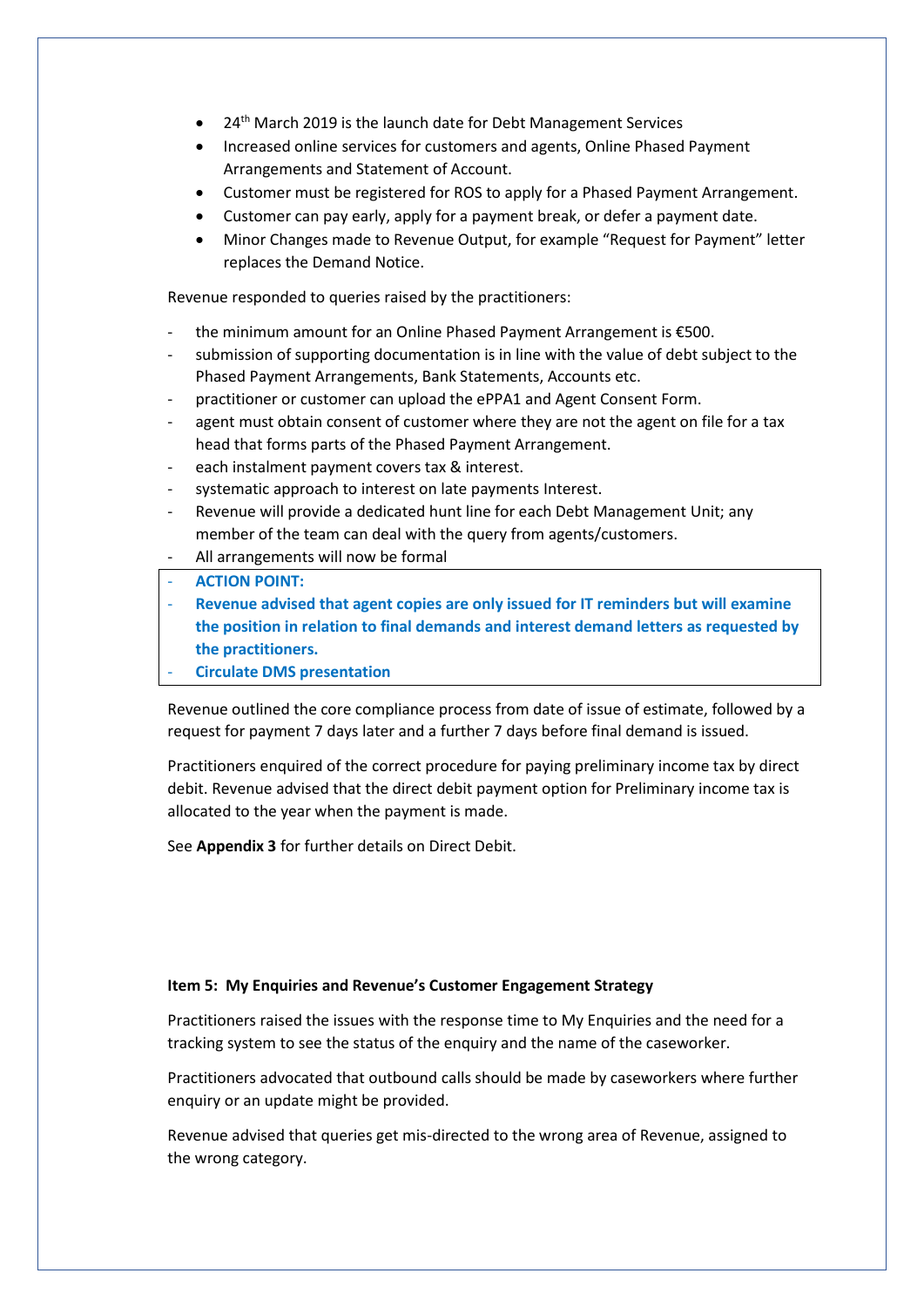**ACTION POINT:**

**Revenue will further examine the automated response that issues and concept of outbound calls** 

Practitioners enquired if more options could be made available in My Enquiries. They requested an Offset option to allow them to direct where the offset goes, for example if you had a CT offset and the facility to offset against Preliminary Tax,

Revenue advised that the issued a note previously on offsets and that you cannot offset to a period not due.

Practitioners queried the layout of the Statement of Net Liability layout.

**ACTION POINT:**

**Revenue advised it will review the layout, i.e. Balancing Yr. first and Prelim second.**

Revenue advised that a sub group on Customer Engagement were meeting on 15<sup>th</sup> March to examine MyEnquiries issues and an update would be provided at next TALC Collection meeting.

### **Item 6: VAT**

Revenue provided an update on two-tier VAT registration. The core principle behind the project is that applicants for new VAT registrations, including applicants who were reregistered for VAT, would be required to specify whether they wish to register for domestic VAT purposes only, or, for intra EU VAT registrations, which would facilitate intra community acquisitions from, and intra community supplies to, all EU Member States including Ireland.

Traders, who initially register for domestic purposes only, can subsequently apply to have their registrations extended to cover use in the EU. Implementation is June 2019, but system developments may defer it to September. Revenue will issue further communication in advance of the 'go live' date.

Where an intra-EU application is approved, the registration will also cover domestic activity. The vast majority of domestic only applications will be approved without delay.

Practitioners expressed dissatisfaction with a system, where, if one is registered for Domestic VAT, and, one wants to extend it for EU registrations, one has to make a new application

Revenue advised that the two-tier approach is an opportunity to improve the approval process for VAT registrations. The registration for which one is applying will be clearly flagged.

### **VAT Registration Details**

Practitioners enquired whether the VAT registration details required to register a business for VAT have changed. They presented a list of questions that arose while trying to register a small start-up business for VAT. They outlined while a number of the requirements are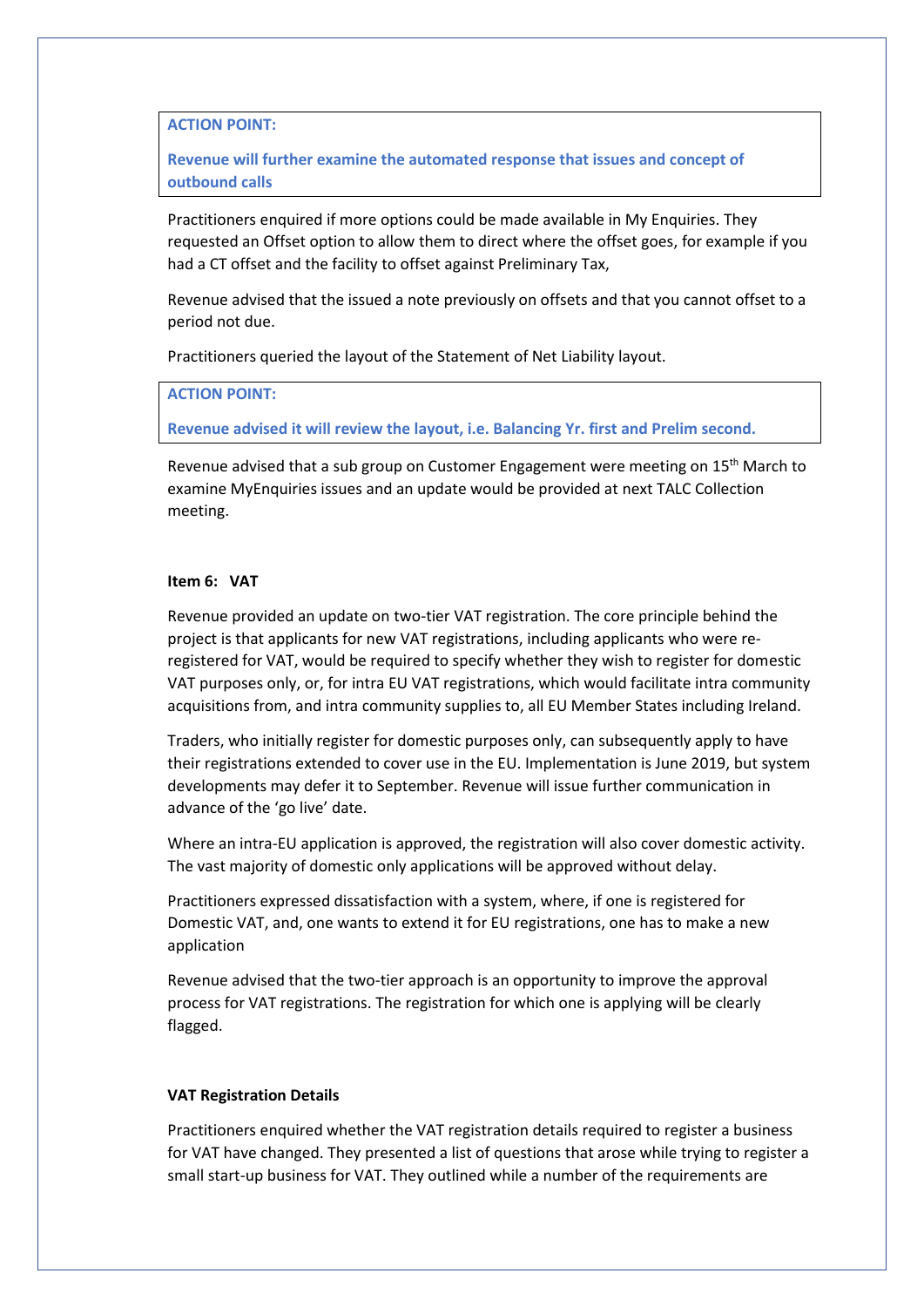standard and would have been in the original tax registration form, a lot are not, particularly from the funding questions onwards.

Revenue's response is set out in **Appendix 4**

# **VAT 58**

Practitioners enquired of Revenue on whether the information on the new electronic VAT 58 could be saved so one can print and send to client for signature and then submit.

Revenue advised that the new Uvat application system does not allow for the preparation and storage of the claim in advance of signing and submitting the application. The application cannot be saved and then submitted later. There is currently no work around.

#### **ACTION POINT:**

**Revenue will explore further.**

Practitioners advised that you cannot make a claim via the new form unless the VAT amount you are claiming is over €125

Revenue advised that the restriction on amounts greater than €125 has been disabled since early February and claimants can apply for refunds for amounts less than €125.

#### **Item 7: ROS Updates.**

Revenue provided the following updates:

-RCT Bulk rate review will take place 05/04/2019.

-CT1 2019 will be available from 08/04/2019

-2018 Form 11is already available but there will be a Version 2, this will be available in June.

-Tax & Duty Manual for Form 11 2018 will be available in June also.

#### **ITEM 8: Treatment for Tax purposes of certain unpaid remuneration (S996 TCA 19917).**

Practitioners requested Revenue's view on the application of Section 996 TCA 1997 in situations where a company has gone into liquidation. For example; A company has gone into liquidation and employees went unpaid for a number of months – in the hope that the company would raise further capital. The money was never raised. A P35 was submitted showing the employees had been paid all their earned salaries. Subsequently a revised P35 was filed showing the actual amounts paid. Then an assessment was raised on employees for taxes "earned but unpaid" on income under Section 996 TCA 1997. It does not appear that the intension of Section 996 TCA 1997 is to catch employees who have gone unpaid in liquidations/Receiverships/Examinerships. Clarity would be welcome on the issue.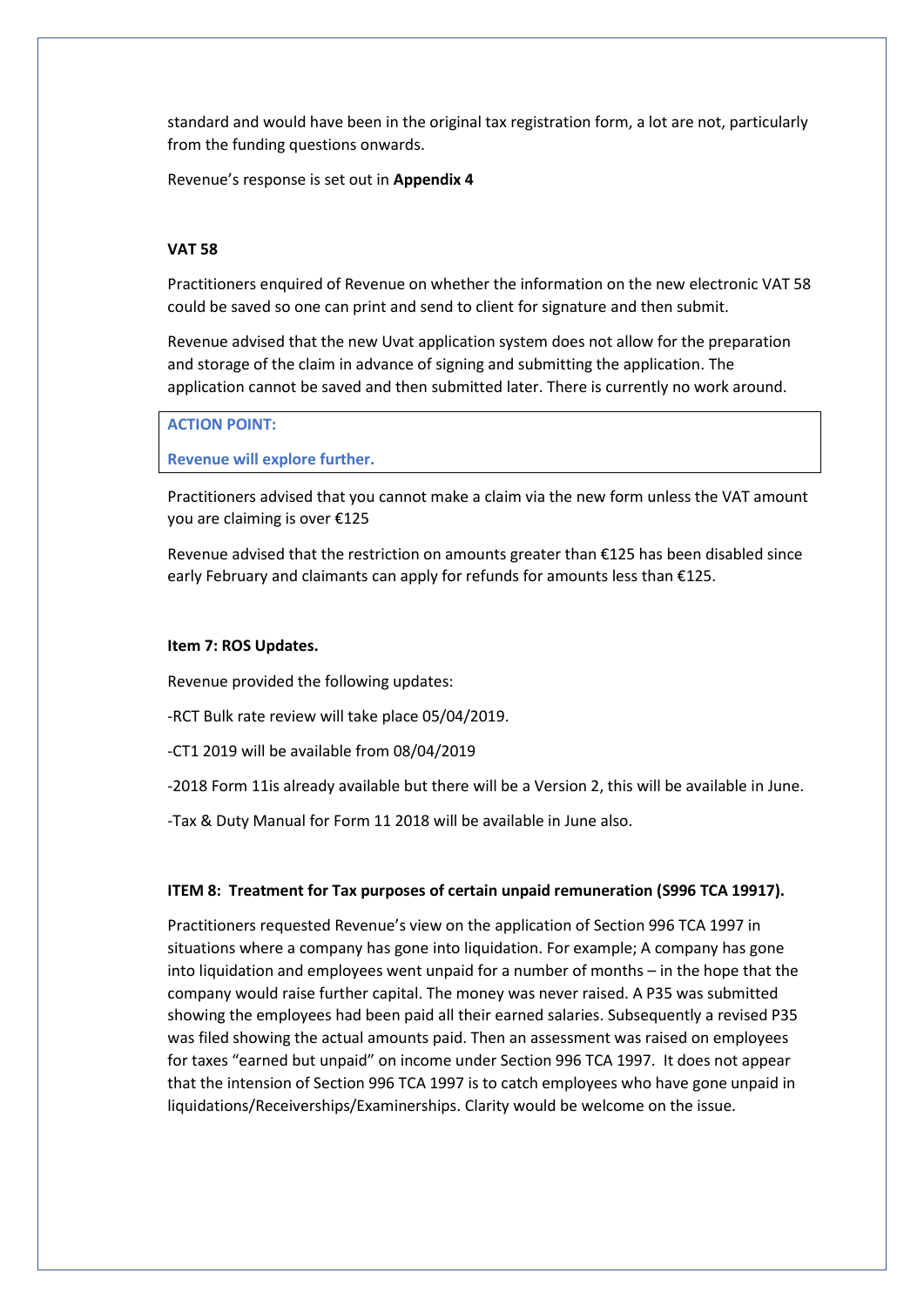Revenue advised that Section 996 TCA 1997 *Treatment for tax purposes of certain unpaid remuneration*, provides that remuneration, which is deductible as an expense in the computation of the profits or income of a trade or profession for a particular accounting period or period of account but which remains unpaid at the end of the period, is deemed to have been paid at a particular date in relation to that period.

The PAYE provisions apply to the payment as if it has been paid at that particular date. The provisions of the section do not apply to unpaid remuneration which is paid before

- the end of 6 months from the relevant date, or
- within 18 months from the 1st day of the period of account (where that period exceeds 12 months).

The query received by Revenue in advance of Collection TALC indicated that some amounts were paid to the employees, however, it was not clear as to when exactly these were paid nor what trading deduction the employer took in respect of the remuneration. That information would help determine whether Section 996 is appropriate or not in a particular case. If specific details from a practitioner were supplied then a check with the Division that raised the assessments can be made. S996 follows S994 (Priority in Bankruptcy) and S995 (Priority in winding up of certain amounts). Accordingly, it's presumed that there is a liquidation involved and therefore it'd be useful to have a better understanding of the specifics. Additionally, it would be relevant for Revenue to have additional details about whether or not there were connected parties involved.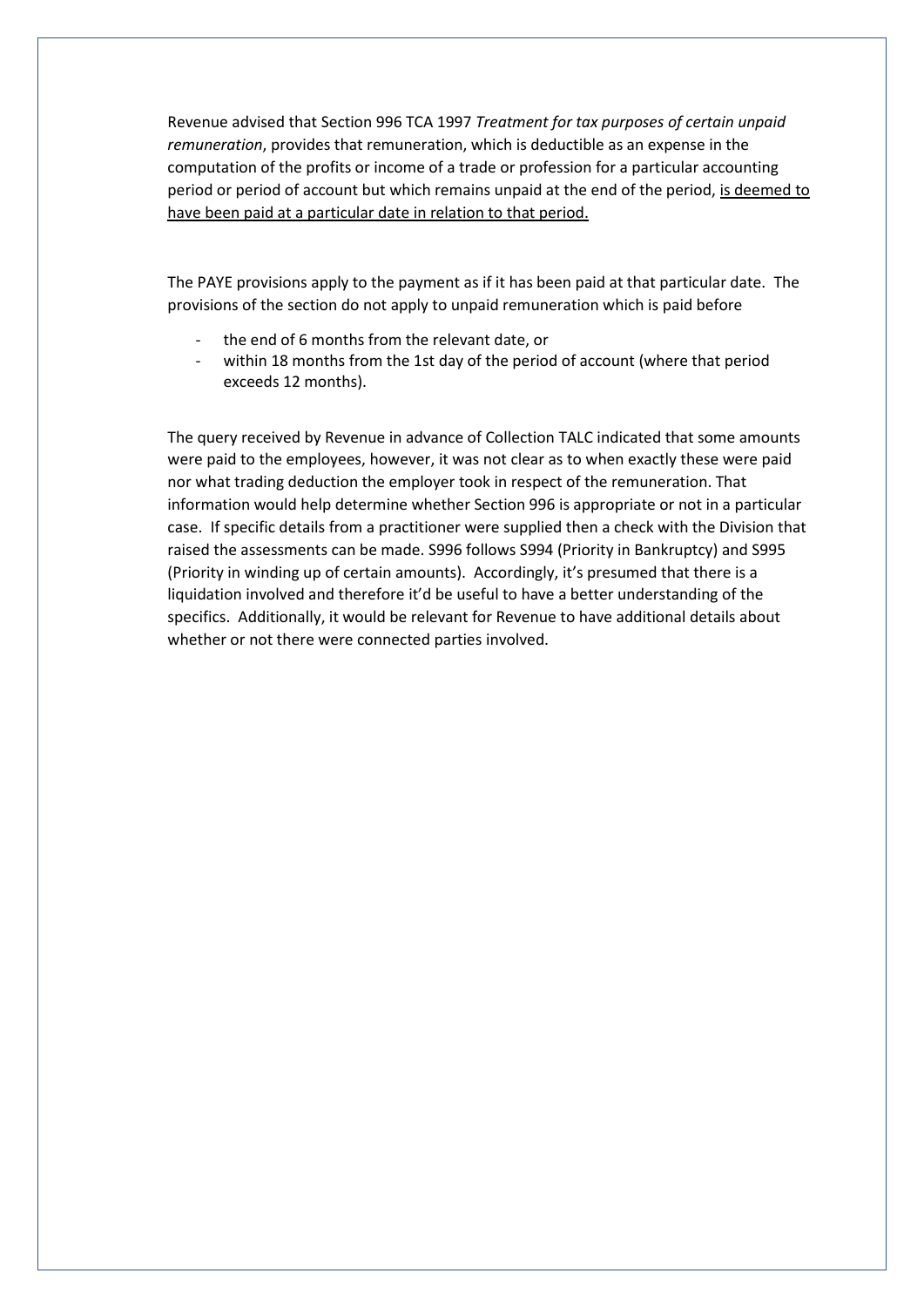### **Appendix 1 – CAT queries**

#### **Date of Grant**

The IT38 requires a grant date to be inserted. In cases where the date of death is the date of the benefit, a grant may not have issued. In many cases, where all the significant assets are owned jointly, a grant may never be applied for.

**Revenue advised that this is not mandatory when filing IT38. It has been checked on ROS offline and online and in ITP. If there was a problem with a case, can you provide specific details and Revenue will examine further.**

# **Benefit of Mixed Property**

Drop down menu for type of property does not allow mix. This is not practical for residuary legatees. Could a new drop-down item called residuary estate be included or an option for mixed property?

**Revenue advised that the requested development to include new drop-down item of Residuary Estate will be included in an ICT release scheduled for 15th June 2019**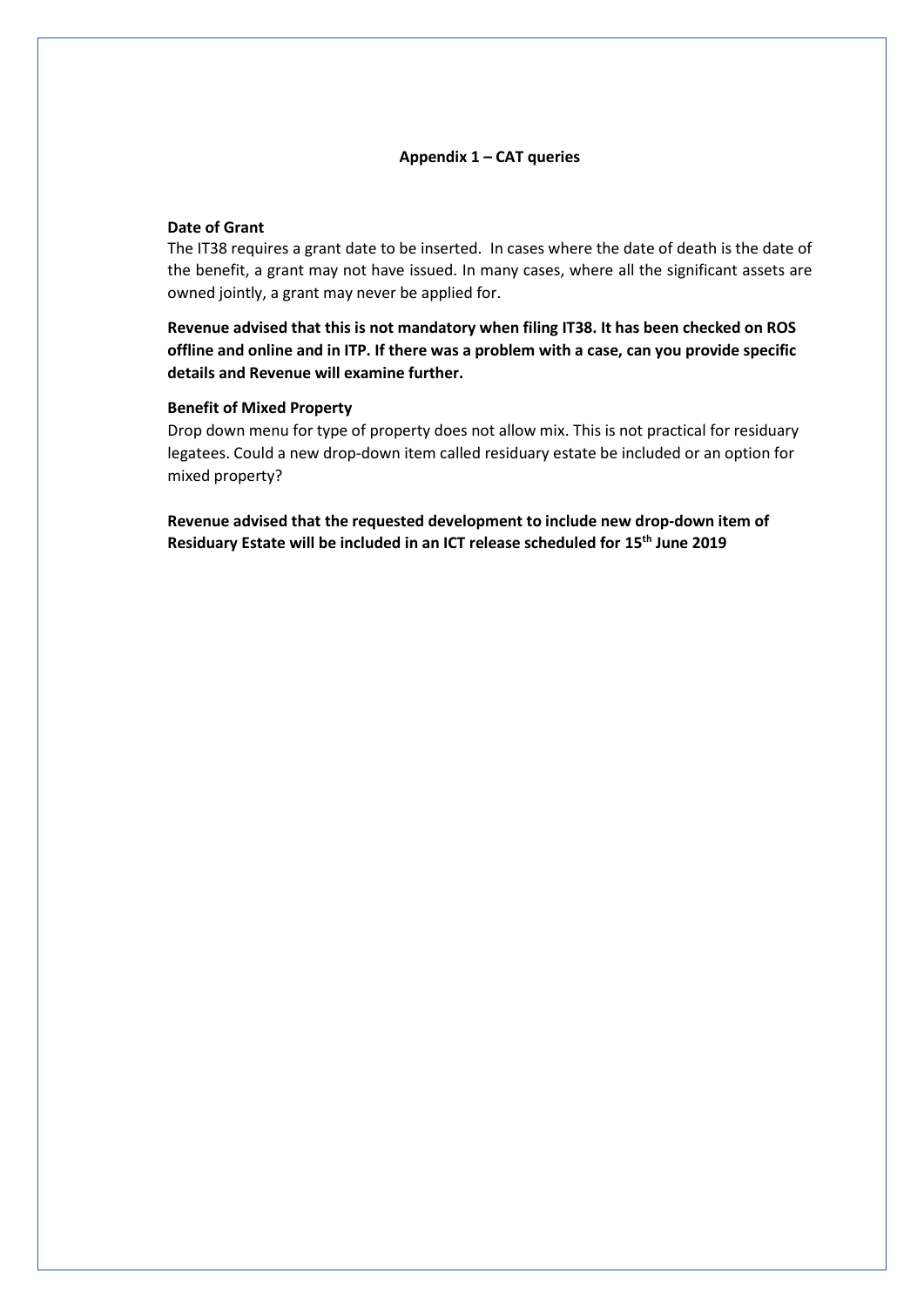#### **Appendix 2 PMOD Q&A**

- 1. On ringing the employer helpline, I gave my TAIN number and the client number and then I was asked additional security questions, for example, the client address, the frequency of their P30s and the November P30 liability. I am agent-linked to the client for PREM and I have never been asked these questions before. Is this a new protocol? It has always been protocol to ask security questions. The TAIN may have been a security question but agents would have been asked additional questions.
- 2. I had employers with both monthly and weekly payrolls and red warning appeared for entries on ROS.

Assuming red warning refers to Action Required in Statement of Account. This has now been removed following feedback from the first payment due date.

3. There was some confusion as to whether selecting "Pay Now" meant the payment would be deducted straight away or on the RDI date of 23rd of the month and differing views on the helplines in January. I take it from the published guidance on payments that "Pay Now" defaults to the 23<sup>rd</sup> of the month.

It depends on the payment method. Payment date defaults to the current date when paying by credit / debit card or when paying by bank account. It defaults to the 23<sup>rd</sup> of the month for RDIs.

4. The acknowledgement/receipt for payment did not include any date, it just stated that the liability was paid. The is an unwelcome change from the P30 scenario. Payment Notification Inbox document was updated on the 7<sup>th</sup> of March based on feedback

to include Payment Date, Payment Method and the period being paid. (screenshot below)

| Registration Number: 03563352FH<br>Payment Reference Number: 4733876305                                                                                                                                                                                                                         | Gaeilge                 |
|-------------------------------------------------------------------------------------------------------------------------------------------------------------------------------------------------------------------------------------------------------------------------------------------------|-------------------------|
| <b>Acknowledgement for Payment Instruction</b>                                                                                                                                                                                                                                                  |                         |
| Return                                                                                                                                                                                                                                                                                          |                         |
| Below is a copy of the payment instruction received by ROS on the 23/06/2019.<br>If you have any questions or problems, check out the FAQs on the ROS site for the answers or, alternatively,<br>you can get our contact details from the Help section at the top of each page on the ROS site. |                         |
| <b>Declaration Amount</b>                                                                                                                                                                                                                                                                       |                         |
| <b>Income Tax</b>                                                                                                                                                                                                                                                                               | €4,000.00               |
| PRSI (Employer & Employee)                                                                                                                                                                                                                                                                      | €4,000.00               |
| <b>USC</b>                                                                                                                                                                                                                                                                                      | €4,000.00               |
| LPT                                                                                                                                                                                                                                                                                             | €4,000.00               |
| <b>Total</b>                                                                                                                                                                                                                                                                                    | €16,000.00              |
| <b>Payment Details</b>                                                                                                                                                                                                                                                                          |                         |
| Period:                                                                                                                                                                                                                                                                                         | 01/05/2019 - 31/05/2019 |
| Payment Date:                                                                                                                                                                                                                                                                                   | 23/06/2019              |
| Payment Method:                                                                                                                                                                                                                                                                                 | <b>RDI</b>              |
|                                                                                                                                                                                                                                                                                                 | FRAN                    |
| <b>Account Name:</b>                                                                                                                                                                                                                                                                            |                         |
| IBAN:                                                                                                                                                                                                                                                                                           | IE63AIBK***********2493 |
| BIC:                                                                                                                                                                                                                                                                                            | AIBKIE2D                |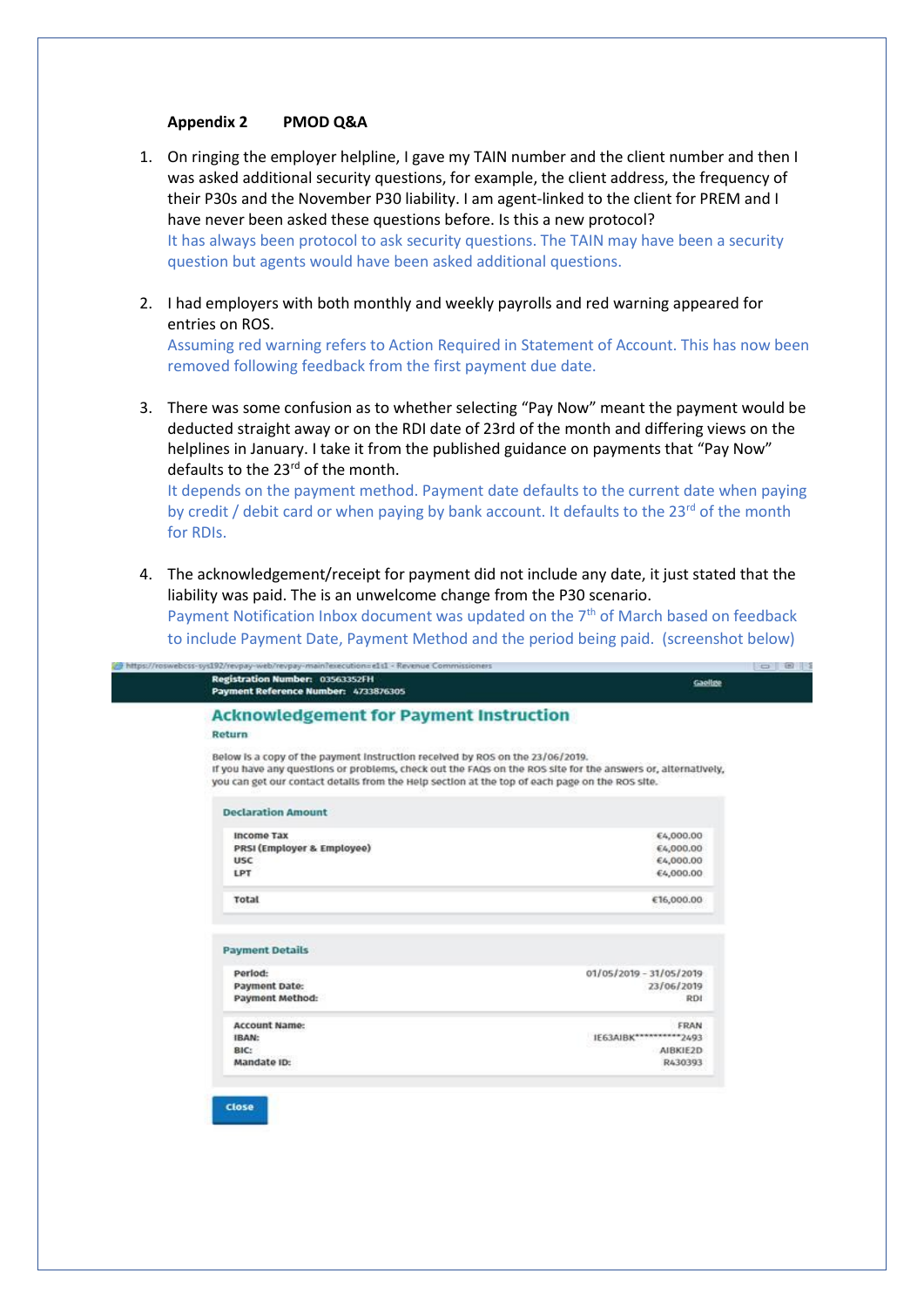- 5. Employees are paid every Friday, so the payroll is processed and reported to Revenue every Thursday (with the payment file sent to the bank to ensure employees are paid each Friday). There is no issue when Thursday and Friday are in the same month but in January the  $31^{st}$ was a Thursday and  $1^{st}$  was a Friday. The PSR was successfully submitted on the 31<sup>st</sup> but circa 10 days later the client noticed an "action required" on the statement of account. The Employer Helpline said that the processing and payment date MUST be in the same month. Revenue proposed the clients redo that week's payroll with a pay date of Thursday  $31<sup>st</sup>$ which does not seem correct. I would imagine that payroll which is processed at month end with a payment date in the following month will run into similar problems going forward. Definition of pay date is very clear. It is the date the funds are made available to the employees. The pay date is reported in the payroll submission and in this instance, it should have been Friday  $1<sup>st</sup>$  of February and the deductions would have formed part of the February statement. The data on the submission must be correct and if it is not the employer / agent must correct it. The action required on the statement of account is separate and was to do with payments or returns not the payroll submission. This has now been removed following feedback from first month.
- 6. PAYE monthly payments no longer appear in the Client Revenue Record on ROS. If I review the Client Revenue Record, Charges and Payments the last information on PAYE relates to the year 2018. In order to view the payments, I have to go in to Client Services, Employer Services, Statement of Account. But this is not in a printer friendly format. (Details of returns due and submitted are still available in the Client Revenue Record). The Client Revenue Record surely should contain details of all submissions and payments? Details of payments, charges and returns are available in the Client Revenue Record.

| SARA-ER-FISHER GROUP - Payments 0<br>Tax Regn./Trader No. |                      |                      |                            |                           |                                      |                                                                  |
|-----------------------------------------------------------|----------------------|----------------------|----------------------------|---------------------------|--------------------------------------|------------------------------------------------------------------|
|                                                           |                      |                      |                            |                           | SARA-ER-FISHER GROUP                 | $\checkmark$                                                     |
|                                                           | <b>Tax Type/Duty</b> | Receipt No. Period   |                            | Payment Method Cheque No. |                                      | Amount Date Lodged                                               |
|                                                           | All                  | $\blacktriangledown$ | All                        | $\blacktriangledown$      |                                      |                                                                  |
|                                                           | PAYE-EMP             | 921787               | 01/02/2020 -<br>29/02/2020 | RevPay SDA                |                                      | 20/02/2019                                                       |
|                                                           | PAYE-EMP             | 765799               | 01/03/2019 -<br>31/03/2019 | RevPay SDA                |                                      | 20.00 20/02/2019                                                 |
|                                                           | PAYE-EMP             | 436880               | 01/02/2020 -               | RevPay Cot Card           |                                      | 80.00 15/02/2019                                                 |
|                                                           | PAYE-EMP             | 275032               | 01/01/2020 -               | RevPay Dbt Card           |                                      | 130.00 15/02/2019                                                |
|                                                           | PAYE-EMP             | 932160               | 01/02/2019 -<br>28/02/2019 | RevPay Dbt Card           |                                      | 15/02/2019                                                       |
|                                                           | PAYE-EMP             | 224827               | 01/01/2019 -<br>31/01/2019 | RevPay Cdt Card           |                                      | 15/02/2019                                                       |
|                                                           |                      |                      |                            |                           |                                      | $\mathbb{H} \quad \  \  \, \mathbb{H} \quad \  \  \, \mathbb{H}$ |
|                                                           | <b>Se Export</b>     |                      |                            | 29/02/2020<br>31/01/2020  | Information correct as at 08/03/2019 | 80.00<br>28.00<br>4.00                                           |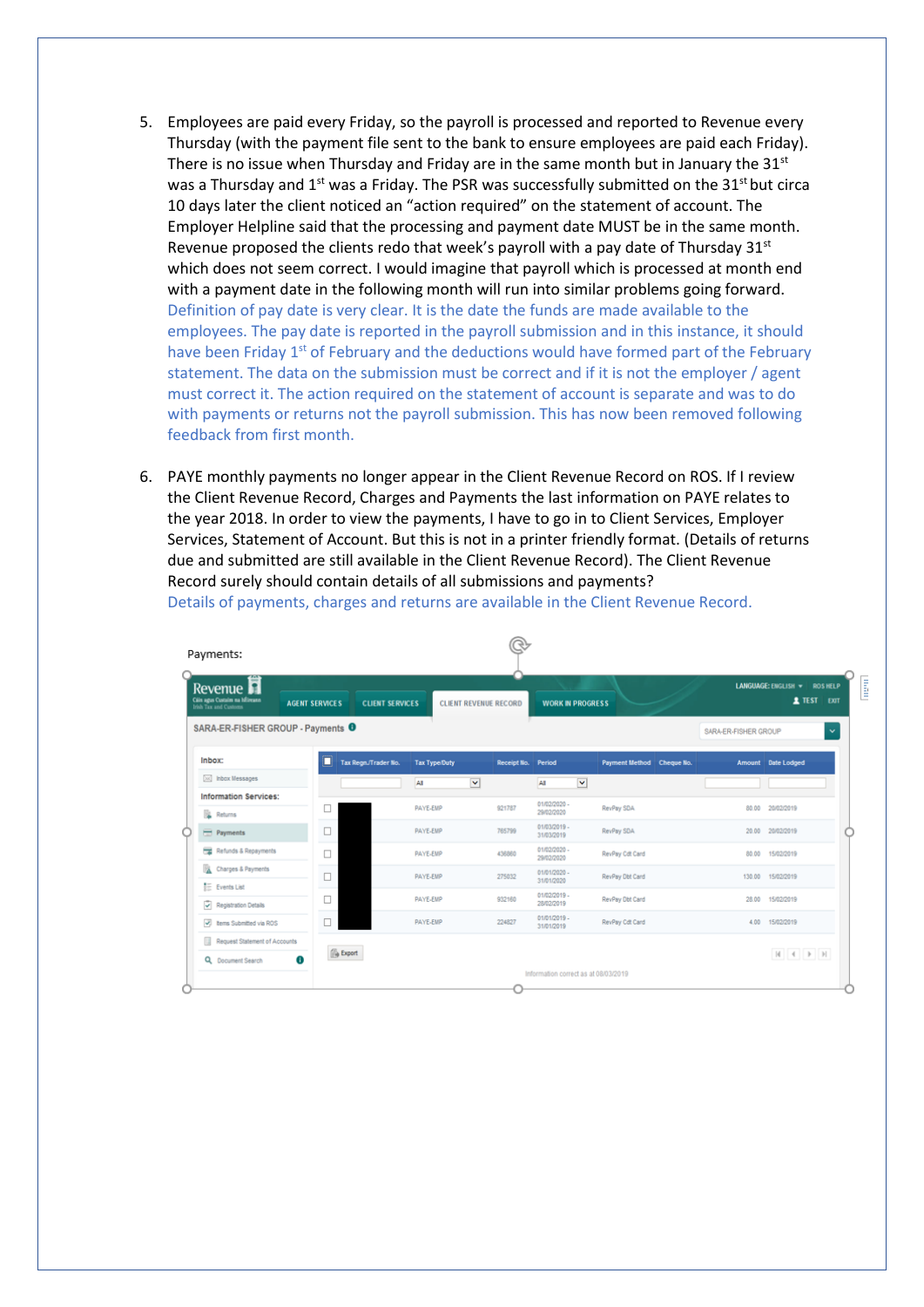#### Charges & Payments:

| Revenue <b>Fil</b><br>láin agus Custaim na hÉireann<br>rish Tax and Customs | <b>AGENT SERVICES</b> | <b>CLIENT SERVICES</b> |                      |              | CLIENT REVENUE RECORD |                 | <b>WORK IN PROGRESS</b>              |                          |           |                    |                      | LANGUAGE: ENGLISH W                                      | <b>ROSHELP</b><br><b>1 TEST EXIT</b> |
|-----------------------------------------------------------------------------|-----------------------|------------------------|----------------------|--------------|-----------------------|-----------------|--------------------------------------|--------------------------|-----------|--------------------|----------------------|----------------------------------------------------------|--------------------------------------|
| SARA-ER-FISHER GROUP - Charges & Payments <sup>O</sup>                      |                       |                        |                      |              |                       |                 |                                      |                          |           |                    | SARA-ER-FISHER GROUP |                                                          | $\checkmark$                         |
| Inbox:                                                                      | Ō                     | Tax Regn./Trader No.   | <b>Tax Type/Duty</b> |              | <b>Charge Type</b>    |                 | Period                               |                          | Liability | <b>Collections</b> |                      | <b>Balance</b> Payment Due Date                          |                                      |
| [56] Inbox Messages                                                         |                       |                        | AI                   | $\checkmark$ | All                   | $\vert$ $\vert$ | All                                  | $\overline{\phantom{a}}$ |           |                    |                      |                                                          |                                      |
| <b>Information Services:</b>                                                |                       |                        |                      |              | In Advance            |                 |                                      |                          |           |                    |                      |                                                          |                                      |
| Returns                                                                     | u                     |                        | PAYE-EMP             |              |                       |                 | 01/03/2019 - 31/03/2019              |                          | 20.00     | 20.00              | 0.00                 |                                                          |                                      |
| Payments                                                                    | о<br>□                |                        | PAYE-EMP<br>PAYE-EMP |              | In Advance            |                 | 01/02/2019 - 28/02/2019              |                          | 28.00     | 28.00              | 0.00                 |                                                          |                                      |
| Refunds & Repayments                                                        |                       |                        |                      |              | In Advance            |                 | 01/01/2019 - 31/01/2019              |                          | 4.00      | 4.00               | 0.00                 |                                                          |                                      |
| A Charges & Payments                                                        |                       | <b>Export</b>          |                      |              |                       |                 |                                      |                          |           |                    |                      | $\mathbb{H} \quad \in \quad \mathbb{F} \quad \mathbb{H}$ |                                      |
| $E =$ Events List                                                           |                       |                        |                      |              |                       |                 | Information correct as at 08/03/2019 |                          |           |                    |                      |                                                          |                                      |
| $\overline{\checkmark}$<br>Registration Details                             |                       |                        |                      |              |                       |                 |                                      |                          |           |                    |                      |                                                          |                                      |
| $\overline{\mathscr{S}}_r$<br>Items Submitted via ROS                       |                       |                        |                      |              |                       |                 |                                      |                          |           |                    |                      |                                                          |                                      |
| Request Statement of Accounts<br>H.                                         |                       |                        |                      |              |                       |                 |                                      |                          |           |                    |                      |                                                          |                                      |
| $\alpha$<br>Document Search                                                 | Ф                     |                        |                      |              |                       |                 |                                      |                          |           |                    |                      |                                                          |                                      |
| ?<br>Overview<br>Try our online Demos                                       |                       |                        |                      |              |                       |                 |                                      |                          |           |                    |                      |                                                          |                                      |

#### Returns:

| <b>Revenue Fig.</b><br>Cáin agus Custaim na hÉireann<br>Irish Tax and Custams | <b>AGENT SERVICES</b> | <b>CLIENT SERVICES</b> |                      |            | CLIENT REVENUE RECORD |        | <b>WORK IN PROGRESS</b>              |              | سن المستوفي |                   |                      | <b>2</b> TEST<br>EXIT                                  |
|-------------------------------------------------------------------------------|-----------------------|------------------------|----------------------|------------|-----------------------|--------|--------------------------------------|--------------|-------------|-------------------|----------------------|--------------------------------------------------------|
| SARA-ER-FISHER GROUP - Returns <sup>0</sup>                                   |                       |                        |                      |            |                       |        |                                      |              |             |                   | SARA-ER-FISHER GROUP | $\checkmark$                                           |
| Inbox:                                                                        | ◻                     | Tax Regn./Trader No.   | <b>Tax Type/Duty</b> |            | <b>Document Type</b>  |        | Period                               |              | Due Date    | <b>Issue Date</b> | <b>Date Filed</b>    | <b>Action</b>                                          |
| Inbox Messages                                                                |                       |                        | All                  | $\check{}$ | Al                    | $\vee$ | All                                  | $\checkmark$ |             |                   |                      |                                                        |
| <b>Information Services:</b>                                                  |                       |                        |                      |            |                       |        | 01/02/2020 -                         |              |             |                   |                      |                                                        |
| Returns                                                                       | □                     |                        | PAYE-EMP             |            | Return                |        | 29/02/2020                           |              | 14/03/2020  |                   | 15/02/2019           |                                                        |
| Payments                                                                      | $\Box$                |                        | PAYE-EMP             |            | Return                |        | 01/01/2020 -<br>31/01/2020           |              | 14/02/2020  |                   | 15/02/2019           |                                                        |
| Refunds & Repayments                                                          |                       |                        |                      |            |                       |        |                                      |              |             |                   |                      |                                                        |
| B.<br>Charges & Payments                                                      |                       | <b>Export</b>          |                      |            |                       |        |                                      |              |             |                   |                      | $\mathbb{N} \quad 4 \quad \mathbb{P} \quad \mathbb{N}$ |
| <b>ED</b> Events List                                                         |                       |                        |                      |            |                       |        | Information correct as at 08/03/2019 |              |             |                   |                      |                                                        |
| V<br>Registration Details                                                     |                       |                        |                      |            |                       |        |                                      |              |             |                   |                      |                                                        |
| $\overline{\mathscr{L}}_r$<br>Items Submitted via ROS                         |                       |                        |                      |            |                       |        |                                      |              |             |                   |                      |                                                        |
| 围<br>Request Statement of Accounts                                            |                       |                        |                      |            |                       |        |                                      |              |             |                   |                      |                                                        |
| Q Document Search                                                             | 6                     |                        |                      |            |                       |        |                                      |              |             |                   |                      |                                                        |
| ?<br>Overview                                                                 |                       |                        |                      |            |                       |        |                                      |              |             |                   |                      |                                                        |
| Try our online Demos                                                          |                       |                        |                      |            |                       |        |                                      |              |             |                   |                      |                                                        |

7. We received a few calls from a Revenue compliance unit querying why we did not submit returns for a number of clients in January. The clients did not take a salary and that was the end of it in most cases. However, one caller told us if the client did not de-register for PAYE or did not submit NIL returns, the compliance team would call every month until they did. The Employer Helpline was very clear that no submission is required if no emoluments are paid. Will the compliance team call every month?

It is correct that if you have not made any payment of emolument there is no submission required and the nil statement will be deemed your return. The compliance teams will not be calling each month to check. The initial calls were due to the reporting regime being new and ensuring all employers and agents were aware of their obligations.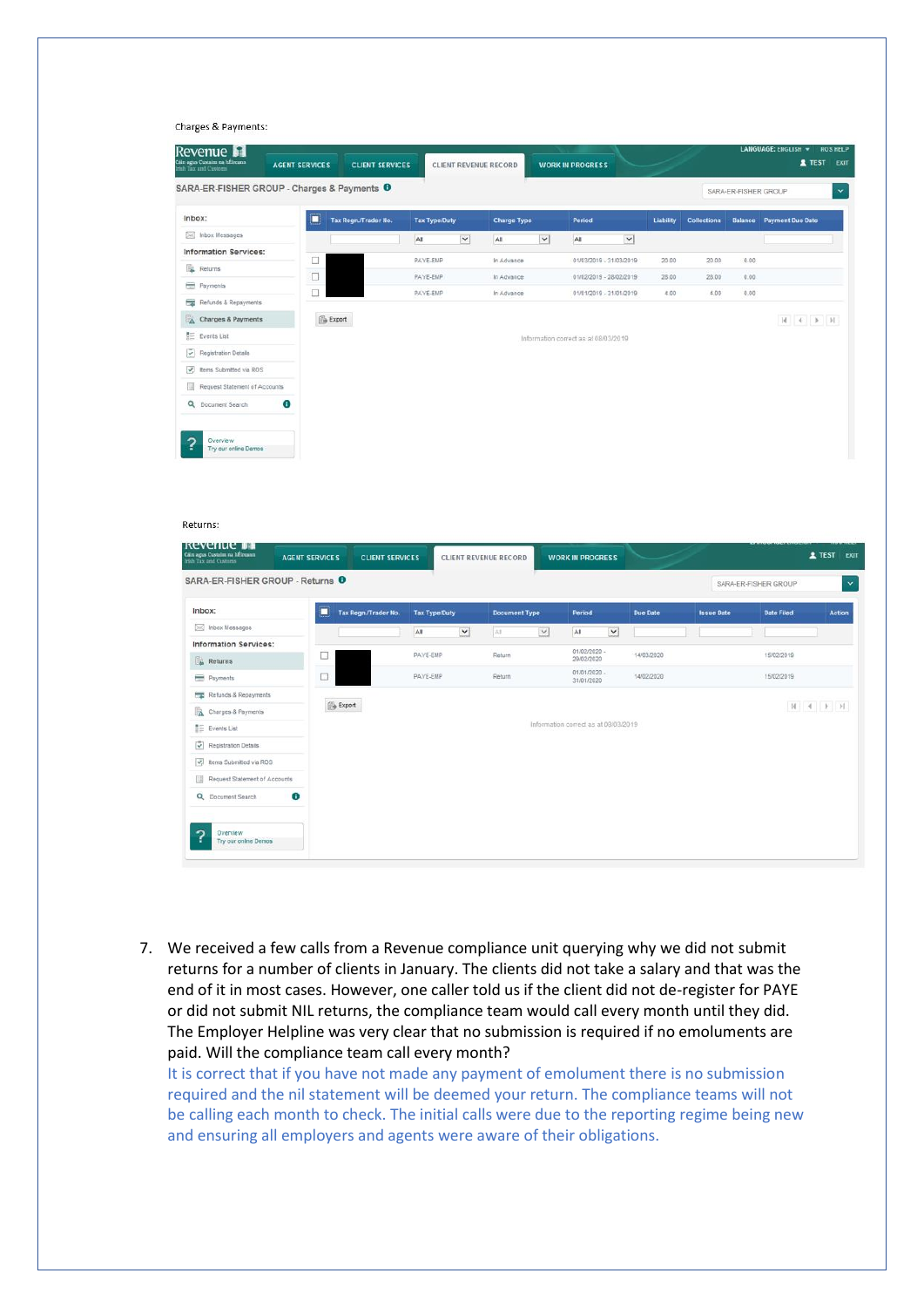8. How is Revenue monitoring Submissions/Statements and then Settlements of liabilities i.e. is there an automated cross reference, so errors and anomalies can be picked up? Revenue is monitoring submissions made in the initial months and looking at submissions that have errors reported. Revenue is contacting employers to ensure they correct errors. These errors are returned to the payroll software and visible to the employer via ROS, so it is imperative that employers / agents review errors and correct as these records are not included in the statement.

Debt collection of balance outstanding will proceed as it always has.

9. Have automated mechanisms for penalties been built into the system for PAYE noncompliance?

In line with our service for compliance policy during the transition there will be no automatic penalties applied. The policy around the application of penalties is being developed and any associated developments would be scheduled based on this policy.

10. What is the take up on the new Variable Direct Debit option for employers? Approx. 16,000 employers have signed up for Variable Direct Debit.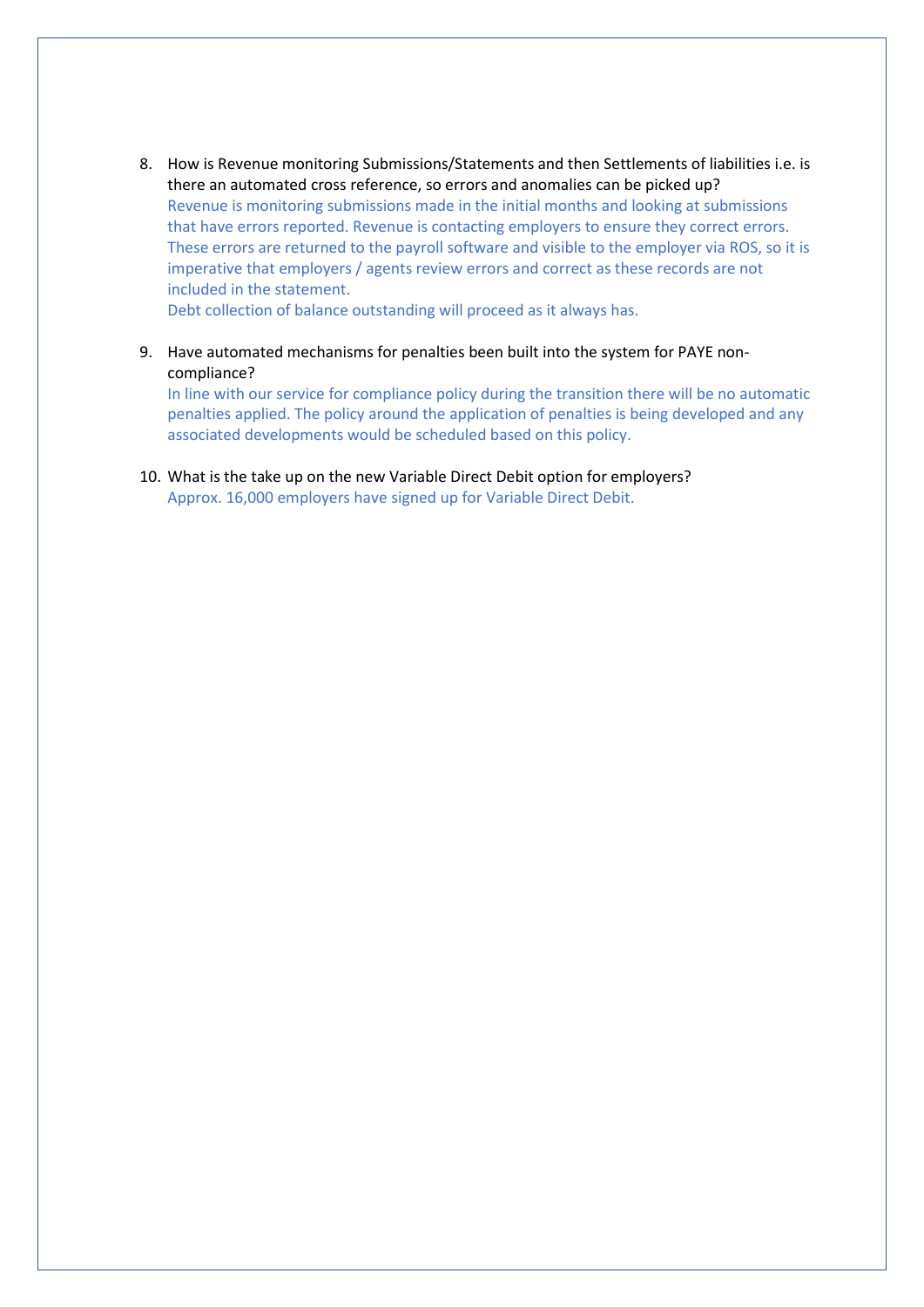# **Appendix 3: DIRECT DEBIT – NOTE FOR COLLECTION TALC**

The direct debit payment option for Preliminary Income Tax is allocated to the year when the payment is made.

For example, direct debit payments made in the months of January to December 2019 are allocated to the Preliminary Income Tax for 2019.

Even where there are older Income Tax periods with a liability outstanding the direct debits are only allocated to the current year.

There is a requirement for a **minimum of 3 debit payments in the first year of joining the scheme**, and a **minimum of 8 debit payments in each subsequent year** as set out in Section 959AP of the Taxes Consolidation Act 1997.

To meet the requirement for a minimum of 3 debit payments in the first year, the direct debit to pay the mandate should be set up by the end of September to allow for direct debit payments to be made in October, November and December of the first year.

All deductions (including the November and December direct debit payments) will be credited to the Preliminary Income Tax liability for the current year. In second and subsequent years, there should be a minimum of 8 direct debit payments.

If more than one direct debit mandate was in place in the same calendar year for Preliminary Income Tax, debits on all mandates are included when validating the three and eight payments rules. For example, a customer sets up a direct debit Instruction in February and makes two debit payments and cancels the direct debit Instruction. The same customer sets up another direct debit Instruction in September. The debit payments on both direct debit mandates will be counted when validating the three and eight payments rules.

### **Common Direct Debit User Errors That May Result in an Interest Charge**

To minimise the risk of interest being charged, the payment of Preliminary Income Tax must be at least:

- 90% of the final tax liability for the current year of assessment, or
- 100% of the tax liability for the preceding year of assessment, or
- 105% of the pre-preceding year for SEPA Direct debit payers only (this option does not apply where the Income Tax payable for the pre-preceding year was NIL).

The return of income together with any balancing payment for the current year of assessment must be submitted, irrespective of the payment method, on or by the 31st October of the following year.

There is a filing date extension of approximately two weeks [mid-November] for customers who Pay and File their Income Tax return using ROS.

The necessity to satisfy the Preliminary Income Tax liability is the same regardless of the number of payments or when the taxpayer joins the scheme.

# Interest charges arise where the taxpayer fails to pay sufficient Preliminary Income Tax as set out in [Section 1080 of the Taxes Consolidation Act 1997.](https://www.revenue.ie/en/tax-professionals/tdm/collection/agents-guide/agents-guide-to-collector-general.pdf)

Agent's Guide to the Collector General's Division This is a guide to the Collector-General's Division and contains contact details for various areas of work.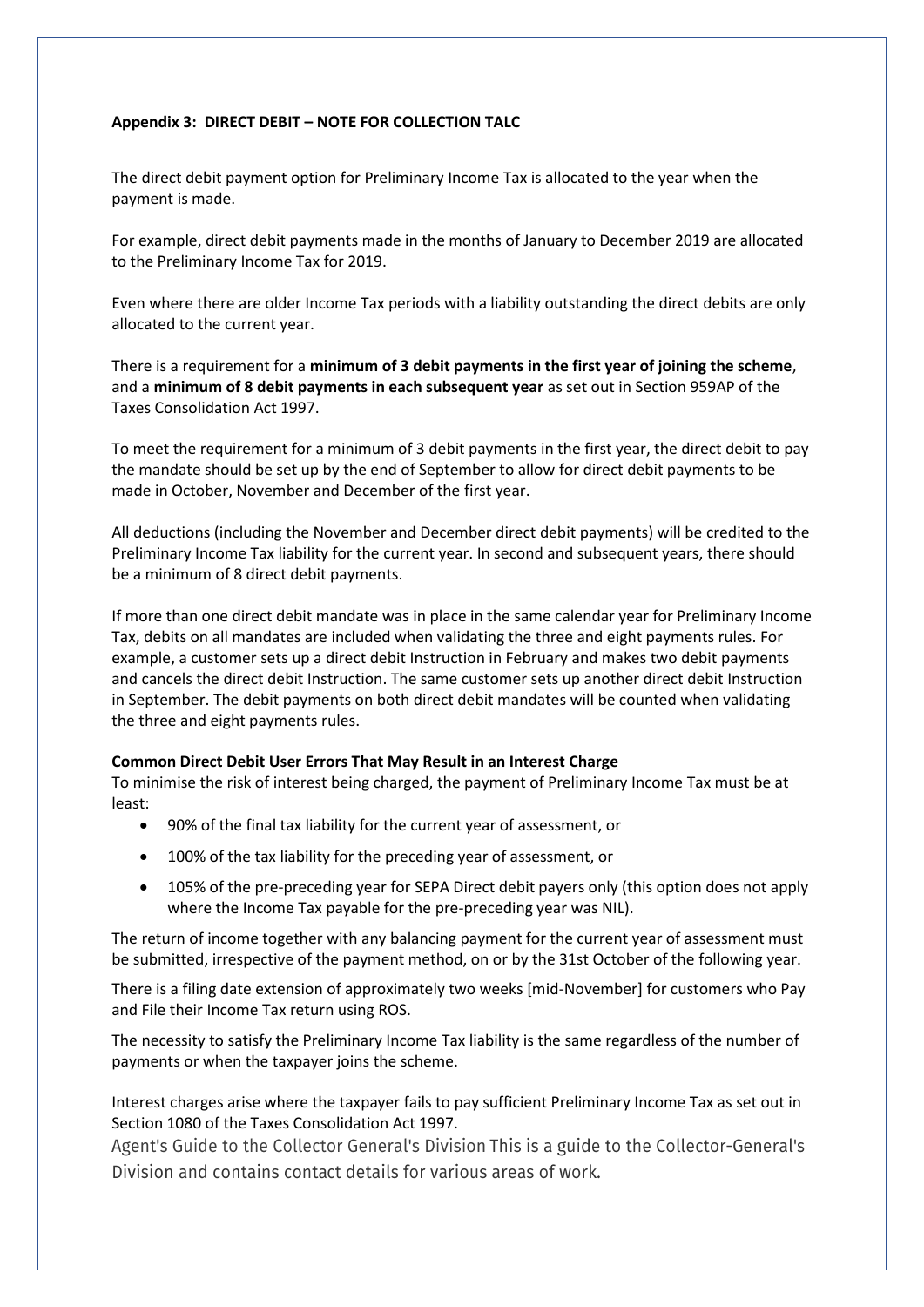# **Appendix 4**: **Can Revenue confirm if the VAT registration details required to register a business for VAT have changed?**

# **Background:**

The VAT registration process from a Revenue prospective is two pronged, in that it involves a customer service aspect and a risk management aspect. The customer service aspect involves the processing of the VAT registration applications in a timely and efficient manner and having regard to need to facilitate business in making the process as straightforward as possible. To this end the eRegistration system enables appropriately registered practitioners to register their clients online. However, VAT registrations also carry a significant element of risk for Revenue which requires appropriate application review. The risks include customers who are not carrying on a taxable (VAT) activity obtaining a VAT registration and persons who are seeking to obtain a VAT number for the purposes of fraud e.g. Missing Trader Fraud or Carousel Fraud. Thus, all applications for VAT registration are subjected to tax risk review.

It is in the Exchequers interest that such VAT risks are mitigated and in the interest of compliant taxpayers that non-complaint companies do not gain an inappropriate commercial advantage.

### **Specific question:**

The minimum VAT registration details required to register a business for VAT have not fundamentally changed. There have been a number of enhancements to the eRegistration system and these are publicised by Revenue, additionally Revenue is constantly reviewing the application of its registration procedures with a view to improving the service while addressing VAT risks.

The accompanying table identifies the questions that are required on an application form. Questions similar to the remaining questions could be asked in specific cases in order to allow the applicant the opportunity to provide suitable supporting evidence of trading and intent or ability to trade.

If information is required on application and has not been provided, then this will create a delay in the processing of the application while the necessary information is sought or in some cases where the application is returned for completion by the customer/practitioner. Where additional Information is considered necessary to process an application and to appropriately examine tax risk then it will also be sought. The questions relating to additional information are either case or business specific and thus it is not possible to cover all possibilities in an application form/screen.

Practitioners can assist Revenue process the application as quickly as possible practitioners by:

- 1. Completing the application form/screen in full, and
- 2. Uploading/submitting additional information (lease documents, contracts, copies of licences etc.) in support of their application, at the time of application.